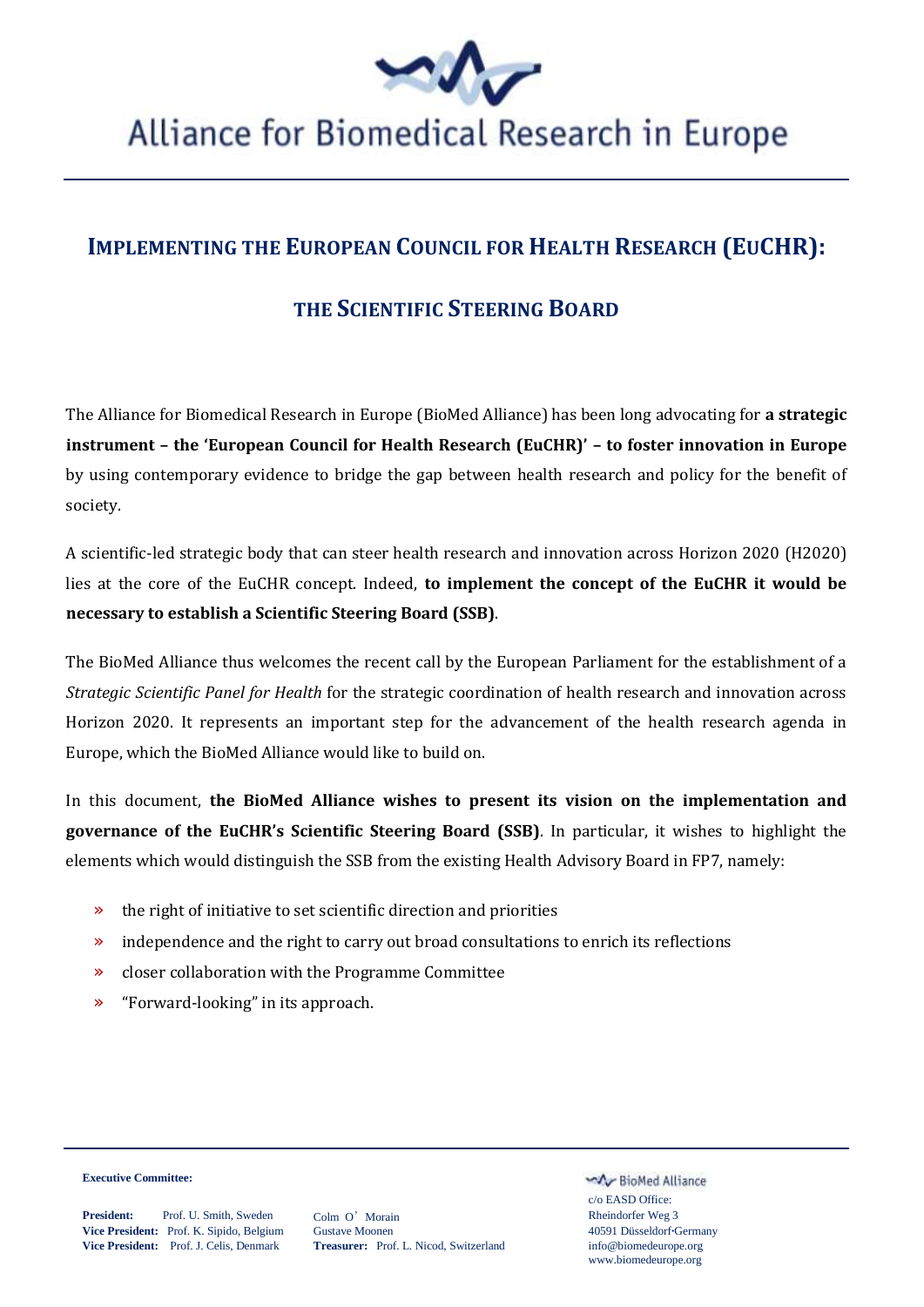#### **OBJECTIVE**

The SSB will set the long-term coordination and strategic planning of health research across H2020 and will promote the translation of findings into innovative outcomes that will improve the health of European citizens.

It will achieve these objectives thanks to the guidance provided by the best scientific leadership, which will provide expert scientific input on policy from the outset and will be setting scientific direction and priorities and defining the research agendas related to health in H2020.

#### **POWERS**

The governance structure will assign to the SSB:

- » The right and the obligation of initiative: it will make public and communicate its reports for consideration and approval to the Programme Committee and to the European Commission.
- » The right and obligation of establishing a coherent, transparent and reliable mechanism for consultation and for providing an organised forum for dialogue with all relevant stakeholders, at national and EU levels, including patients' organisations and industry
- » The SSB will not be involved in the evaluation of individual projects or the funding of specific organisations.

#### **STRUCTURE**

The SSB will be a body of top-level scientists with competency in the area of health and biomedical research.

The SSB will operate at EU level, within the framework of the EU Institutions already in place. It will:

- » assume its role under the current legal principle of final approval of programmatic research by the Member States' representation in the Programme Committee
- » work closely with the European Commission across all Commission Directorates
- » seek input from Member States right from the outset through the Programme Committee
- » interact with two new bodies, the Stakeholders and the Funders Platforms.

SSB members will be appointed by a high-level Nomination Committee set by the European Commission. The SSB membership should provide a balanced involvement of various disciplines and diseases. SSB members should participate on their own capacity and not represent single organisations.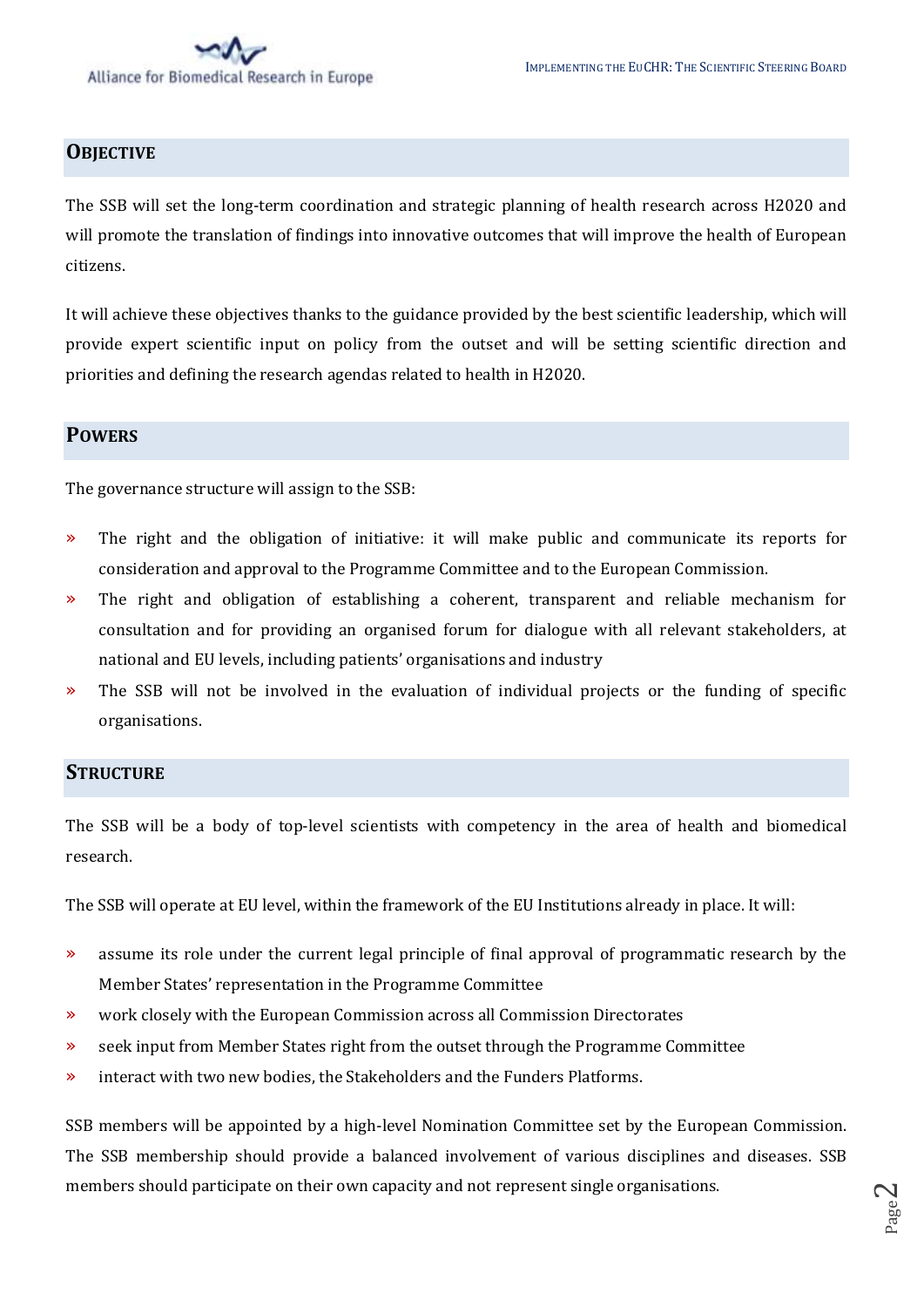# Alliance for Biomedical Research in Europe



*Fig.1. EuCHR: Accelerating Europe's Health Research and Innovation through Strategic, Scientific-Led Actions* 

The SSB will interact with the following bodies (Fig.1):

» EUROPEAN COMMISSION

The European Commission is a key partner and will implement the strategy set by the SSB through the annual work programmes. It will prepare calls, perform the evaluation process and implement funding. It will also participate in the communication strategy.

» PROGRAMME COMMITTEE

The SSB will seek a much greater involvement of the Member States through the Programme Committee during the preparation and approval of the annual work programmes.

» STAKEHOLDERS PLATFORM

The Stakeholders Platform will have a broad representation of all stakeholders in the health research continuum, patients included. Structure and networking mechanisms will need to be defined in order to optimize the consultation process and the impact of their input.

» FUNDERS FORUM

The Funders Forum will include Member States, Charities and other relevant parties. It will look at how funds could be combined and complemented with EU contributions to promote synergies on specific purposes (along the lines of the Joint Action 'European Partnership for Action Against Cancer'